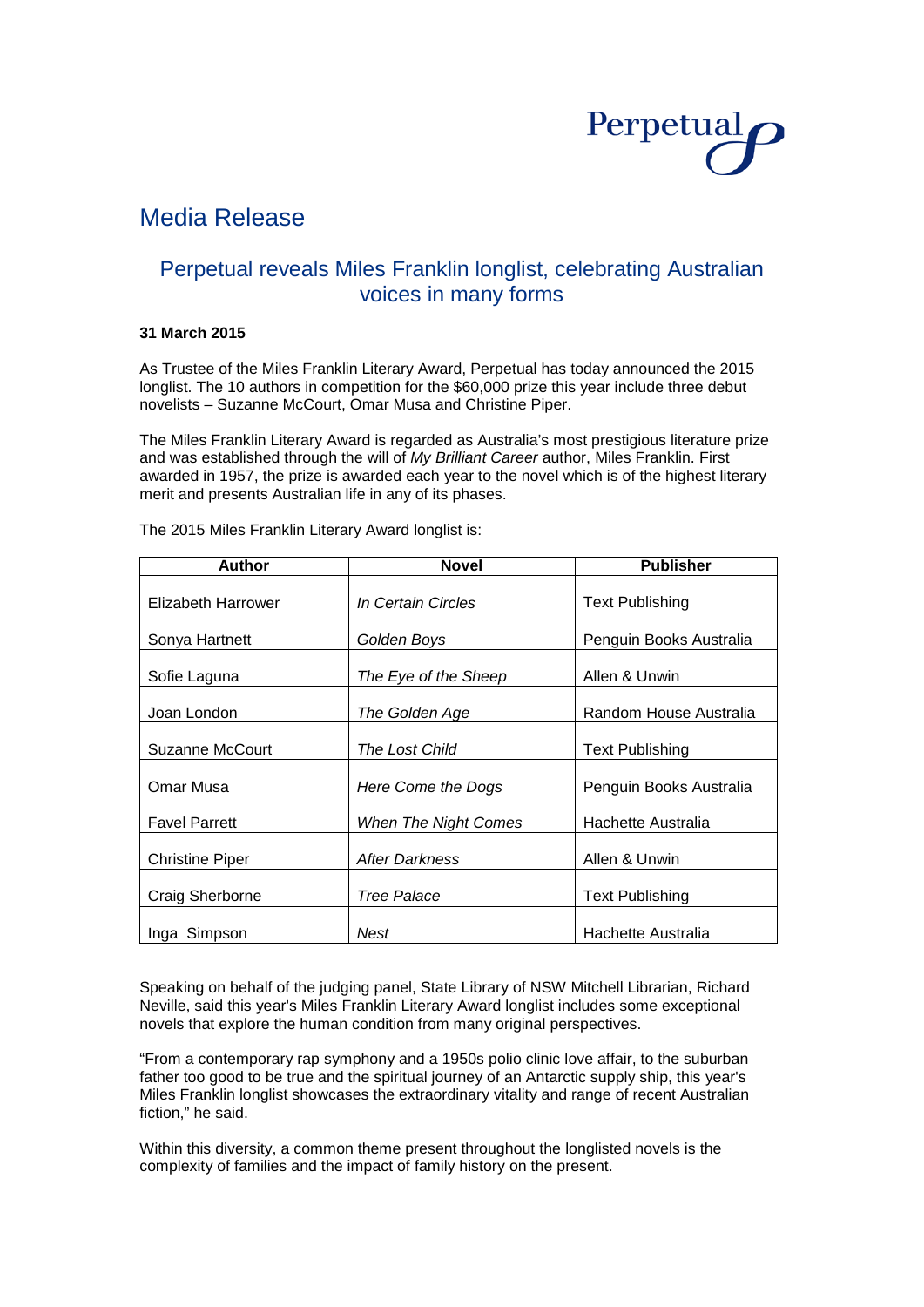"Interestingly, a number of the novels are written from the child's perspective, with unravelling families, or families in tension, driving the narratives," Mr Neville said.

Mr Neville is joined on the judging panel by *The Australian* journalist and columnist, Murray Waldren, Sydney-based bookseller, Lindy Jones, biographer, book historian, publishing editor, and Queensland Writers Centre founding chair Craig Munro and Emeritus Professor, Susan Sheridan.

Perpetual's General Manager of Philanthropy, Andrew Thomas, congratulated the longlisted authors.

"It's a great achievement for each of the 10 authors to make it onto the 2015 longlist," Mr Thomas said.

"As well as celebrating talented writers, the Miles Franklin Literary Award showcases the benefits of philanthropy and the positive impact it has on Australian literature, authors and readers."

The Miles Franklin 2015 shortlist will be announced at the Australian Booksellers Association Conference at the State Library of Victoria on Monday 18 May 2015, following an oration by past Miles Franklin winner, Steven Carroll. The winner of the Miles Franklin Literary Award 2015 will be revealed on 23 June 2015.

For further information about the Miles Franklin Literary Award, visit <http://www.milesfranklin.com.au/>

<ENDS>

#### **For any enquiries on individual authors/novels please contact their publicist:**

| <b>Publisher</b>        | <b>Contact name</b> | Email                            | <b>Phone</b>   |
|-------------------------|---------------------|----------------------------------|----------------|
|                         |                     |                                  |                |
| Allen & Unwin           | Louise Cornegé      | louisec@allenandunwin.com        | (02) 8425 0184 |
|                         |                     |                                  |                |
| Hachette Australia      | Anna Egelstaff      | anna.egelstaff@hachette.com.au   | (02) 8248 0837 |
|                         |                     |                                  |                |
| Penguin Books Australia | <b>Rhian Davies</b> | rhian.davies@au.penguingroup.com | (03) 9811 2509 |
|                         |                     |                                  |                |
| Random House Australia  | Lucy Inglis         | linglis@randomhouse.com.au       | (02) 8923 9808 |
|                         |                     |                                  |                |
| <b>Text Publishing</b>  | Jane Novak          | jane.novak@textpublishing.com.au | (03) 8610 4510 |

### **For enquiries related to Perpetual or to request an interview with Andrew Thomas, General Manager of Philanthropy, Perpetual Private, or judge, Richard Neville, please contact:**

Jarrah Aguera Honner Media 02 8248 3745 [jarrah@honnermedia.com.au](mailto:jarrah@honnermedia.com.au)

#### **About the Miles Franklin Literary Award**

Perpetual is Trustee for the Miles Franklin Literary Award. The Award was established in 1954 by the estate of *My Brilliant Career* author Stella Maria Sarah Miles Franklin to celebrate the Australian character and creativity. It supports the betterment of Australian literature by each year recognising the novel of the highest literary merit which presents Australian Life in any of its phases. The 2014 winner of the prize was Evie Wyld for her novel *All the Birds, Singing.*